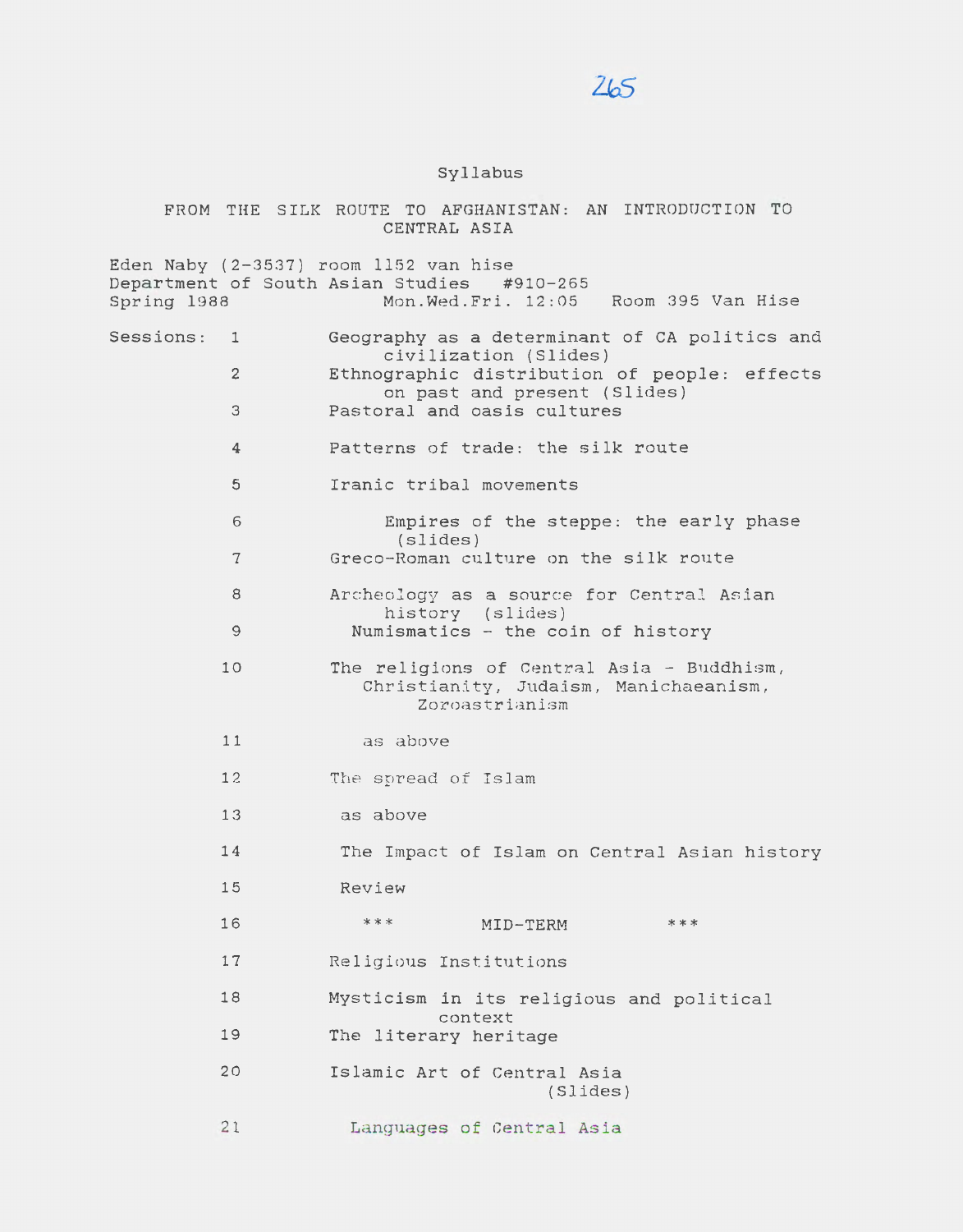| 22 | The movement of the Turkic people                                           |
|----|-----------------------------------------------------------------------------|
| 23 | The Turkic forklore of Central Asians<br>(audial materials)                 |
| 24 | The conquerors and social change: Chinggiz<br>Khan and Tamerlane            |
| 25 | Central Asians in India: the origins of the<br>Mogul empire                 |
| 26 | Prelude to conquest: Central Asia under<br>indigenous rule                  |
| 27 | Expansion of the Tsarist Empire                                             |
| 28 | Assertion of Chinese rule over Central Asians                               |
| 29 | Conflict on the "roof of the world"<br>The<br>Russians, Chinese and British |
| 30 | The "Great Game" and the creation of<br>Afghanistan                         |
| 31 | Cultural and political revival in Turkestan                                 |
| 32 | The Bolshevik Revolution                                                    |
| 33 | Resistance and reconquest                                                   |
| 34 | Leninist nationality policy: Ethnic strains                                 |
| 35 | Union Republics: mechanisms of autonomy and<br>integration                  |
| 36 | Islam in Soviet Central Asia                                                |
| 37 | Central Asians between China and Russia                                     |
|    |                                                                             |
| 38 | Chinese Turkestan in the aftermath of Beijing                               |
| 39 | reforms<br>Afghanistan in the contemporary Central Asian                    |
| 40 | context<br>The Afghan resistance and the future Central<br>Asia             |

Requirem Map exercise (5%) due Feb 5 *(in* class) Mid-term (25%) multiple choice & matching Take-home final (35%) due on May 9 (9 am, 1242 van A book review ( 25%) based on a selection of monographs and other materials due on April 22 Class participation and preparation (10%) based on lecture and discussion hise) novels,